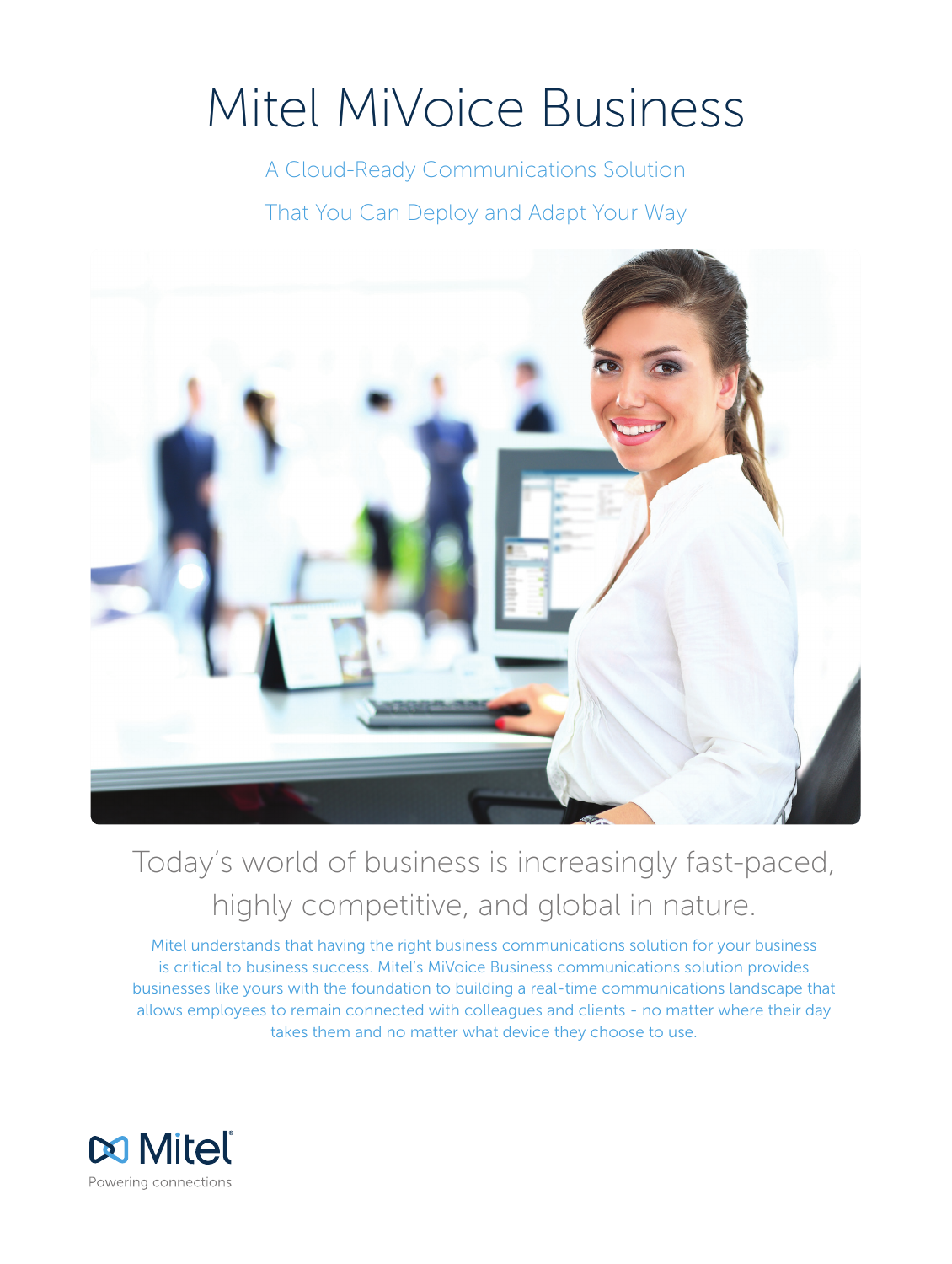While there are numerous ways that businesses and their clients can connect with each other, voice remains at the core of a business unified communications solution.

### Key Benefits

- Rich unified communications exeperience
- Single, cloud-ready software stream
- An in-office experience anywhere
- Freedom from a walled garden architecture
- Business Continuity

#### Rich Unified Communications Experience

From the demand for more freedom in the way employees can work to the ability to bring their own devices, it is becoming increasing difficult for businesses to stay ahead of the game.

Mitel has helped over 60 million businesses respond to real-world business challenges with unified communications solutions that drive productivity, improve performance, and reduce costs.

MiVoice Business is the foundation to a real-time communications solution that delivers the seamless integration of voice, email, unified messaging, mobility, presence, conferencing, contact center applications, and more – enabling faster, more effective communication.

MiVoice Business can help your business with addressing communications-based solutions tailored to the different needs of your employees. Whether it's related to job roles, varying levels of mobility within or outside of the business, or daily use of industry frameworks, Mitel MiVoice Business has your

business covered. With integration to many of today's commonly used services, such as Google, Microsoft and Salesforce and support for unified communications clients for mobile operating systems, such as iOS, Android and BlackBerry, MiVoice Business helps provide communications efficiencies directly within the service or device allowing your employees to remain connected - no matter where their day takes them.

#### Single Cloud-Ready Software Stream

The right communications solution can not only make all the difference in increasing organizational productivity, but can also help your business respond to the ever changing business environment.

"Do more with less" has become the mantra for many businesses today. At the same time, IT organizations are being asked to focus on more strategic objectives that can help drive competitive advantage and tangible value for their business.

This is why solution/server deployment technologies like virtualization and solution delivery models, such as private/ public cloud have gained momentum in the business landscape.

MiVoice Business is a single, cloud-ready software stream that supports a range of deployment models: distributed, centralized, private cloud, public cloud, or even hybrid public/private model and supports a range of hardware platforms to best fit your IT strategy - highly available redundant, virtualized, and non-virtualized industry standard servers.

In fact, with MiVoice Business as your organization's IT strategy evolves (for example: from distributed servers in multiple sites to a single, virtualized datacenter) it to can evolve with your business – delivering a strong and future-proof total cost of ownership (TCO) for your business's unified communications investment.

#### An In-Office Experience Anywhere

The reality of the current business landscape is that work often takes employees away from their desks, and their desk phone. To counter this, most client facing employees often have a mobile phone so that they can remain reachable wherever they go.